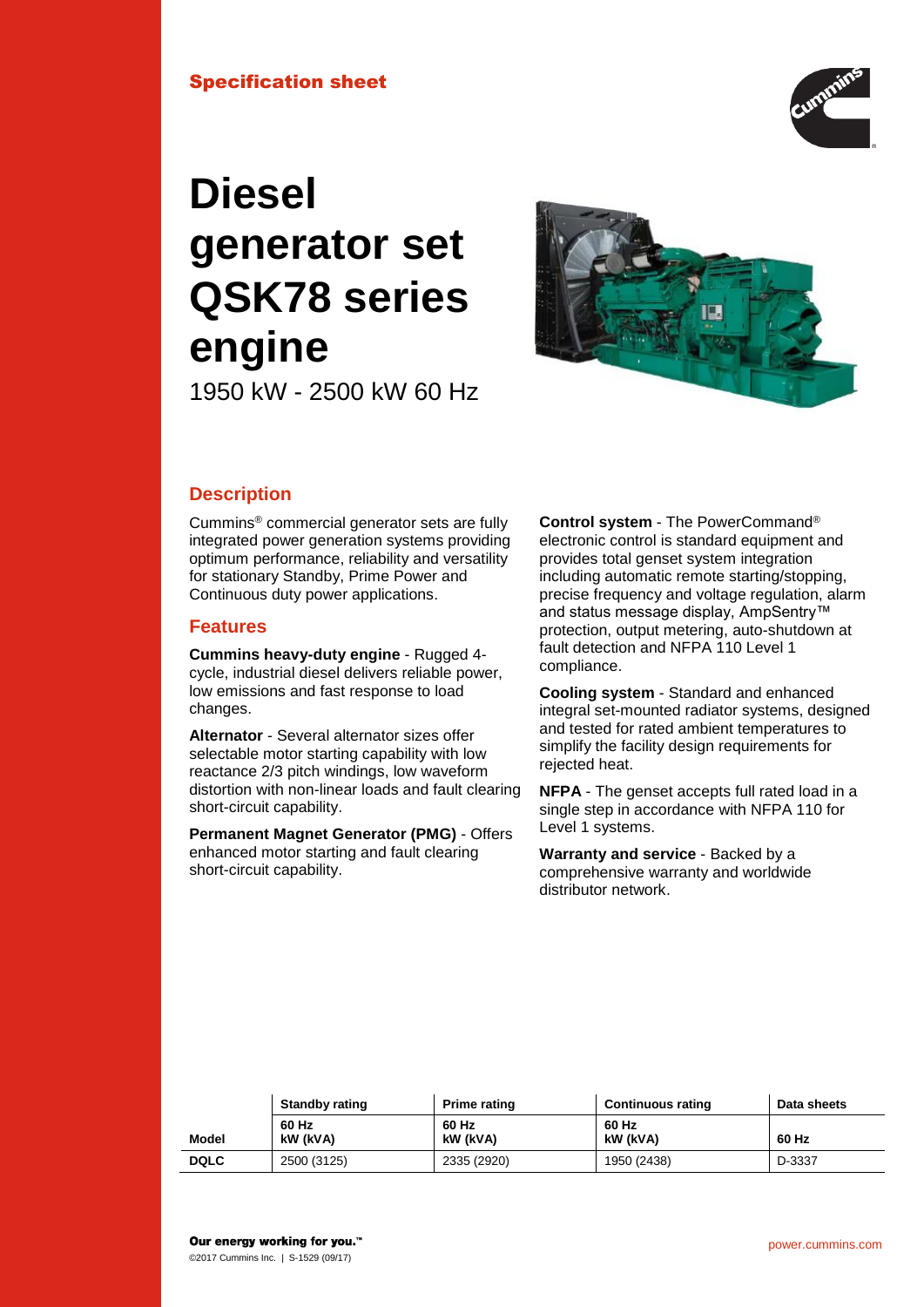# **Generator set specifications**

| Transient performance                                 | ISO 8528-5 compliant                                                                         |
|-------------------------------------------------------|----------------------------------------------------------------------------------------------|
| Steady state voltage regulation, no load to full load | ± 0.5%                                                                                       |
| Random voltage variation                              | ± 0.5%                                                                                       |
| Frequency regulation                                  | <b>Isochronous</b>                                                                           |
| Steady state frequency band                           | ± 0.5%                                                                                       |
| Radio frequency emissions compliance                  | BS EN61000-6-4:2001 emissions-industrial                                                     |
| Immunity frequency emissions compliance               | BS EN61000-6-2:2001 immunity-industrial<br>IEC 801.2 through IEC 801.5; MIL STD 461C, Part 9 |

# **Engine specifications**

| <b>Bore</b>                 | 170.0 mm (6.69 in)                                                                              |
|-----------------------------|-------------------------------------------------------------------------------------------------|
| Stroke                      | 190.0 mm (7.48 in)                                                                              |
| Displacement                | 77.6 litres (4735 in <sup>3</sup> )                                                             |
| Configuration               | Cast iron, V 18 cylinder                                                                        |
| Battery capacity            | 2200 amps minimum at ambient temperature of -18 °C to 0°C<br>$(0^{\circ}$ F to 32 $^{\circ}$ F) |
| Battery charging alternator | 40 amps                                                                                         |
| Starting voltage            | 24 volt, negative ground                                                                        |
| Fuel system                 | Direct injection: number 2 diesel fuel, fuel filter, automatic electric fuel<br>shutoff         |
| Fuel filter                 | Triple element, 10 micron filtration, spin-on fuel filter with water<br>separator               |
| Air cleaner type            | Dry replaceable element                                                                         |
| Lube oil filter type(s)     | Six spin-on, combination full flow filter and bypass filters                                    |
| Standard cooling system     | High ambient cooling system                                                                     |

# **Alternator specifications**

| Design                                       | Brushless, 4 pole, drip proof, revolving field                 |
|----------------------------------------------|----------------------------------------------------------------|
| Stator                                       | 2/3 pitch                                                      |
| Rotor                                        | Two bearing, flexible coupling                                 |
| Insulation system                            | Class H on low voltage and medium, Class F on high voltage     |
| Standard temperature rise                    | 125 °C Standby at 40 °C ambient                                |
| Exciter type                                 | Permanent Magnet Generator (PMG)                               |
| Phase rotation                               | A(U), B(V), C(W)                                               |
| Alternator cooling                           | Direct drive centrifugal blower fan                            |
| AC waveform Total Harmonic Distortion (THDV) | < 5% no load to full linear load, < 3% for any single harmonic |
| Telephone Influence Factor (TIF)             | < 50 per NEMA MG1-22.43                                        |
| Telephone Harmonic Factor (THF)              | $< 3\%$                                                        |

# **Available voltages**

## **60 Hz Line-Neutral/Line-Line**

| $\bullet$ 380 | •480          | •4160          | $\bullet$ 13200 |
|---------------|---------------|----------------|-----------------|
| •440          | $\bullet$ 600 | $\cdot$ 124700 | $\bullet$ 13800 |
|               |               |                |                 |

Note: Consult factory for other voltages.

## **Generator set options and accessories**

## **Engine**

- 208/240/480 V coolant heater for ambient above 4.5 °C (40 °F) - 10,000 W max.
- 208/240/480 V coolant heater for ambient below 4.5 °C (40 °F) - 12,840 W max.

## **Cooling system**

- Remote radiator
- High ambient air temperature (ship loose)

 Enhanced high ambient air temperature (ship loose)

#### **Control Panel**

- Multiple language support
- Right or left facing mounting
- Floor mounted
- 3 phase differential CTs
- (3x or 6x CTs)
- Masterless load demand
- Warning high bearing temperature
- Alternator temperature monitoring
- Exhaust gas temperature monitoring
- 6x user-configurable relays
- 120/240 V Heater control cabinet
- Mechanical hour meter
- 2x digital input/output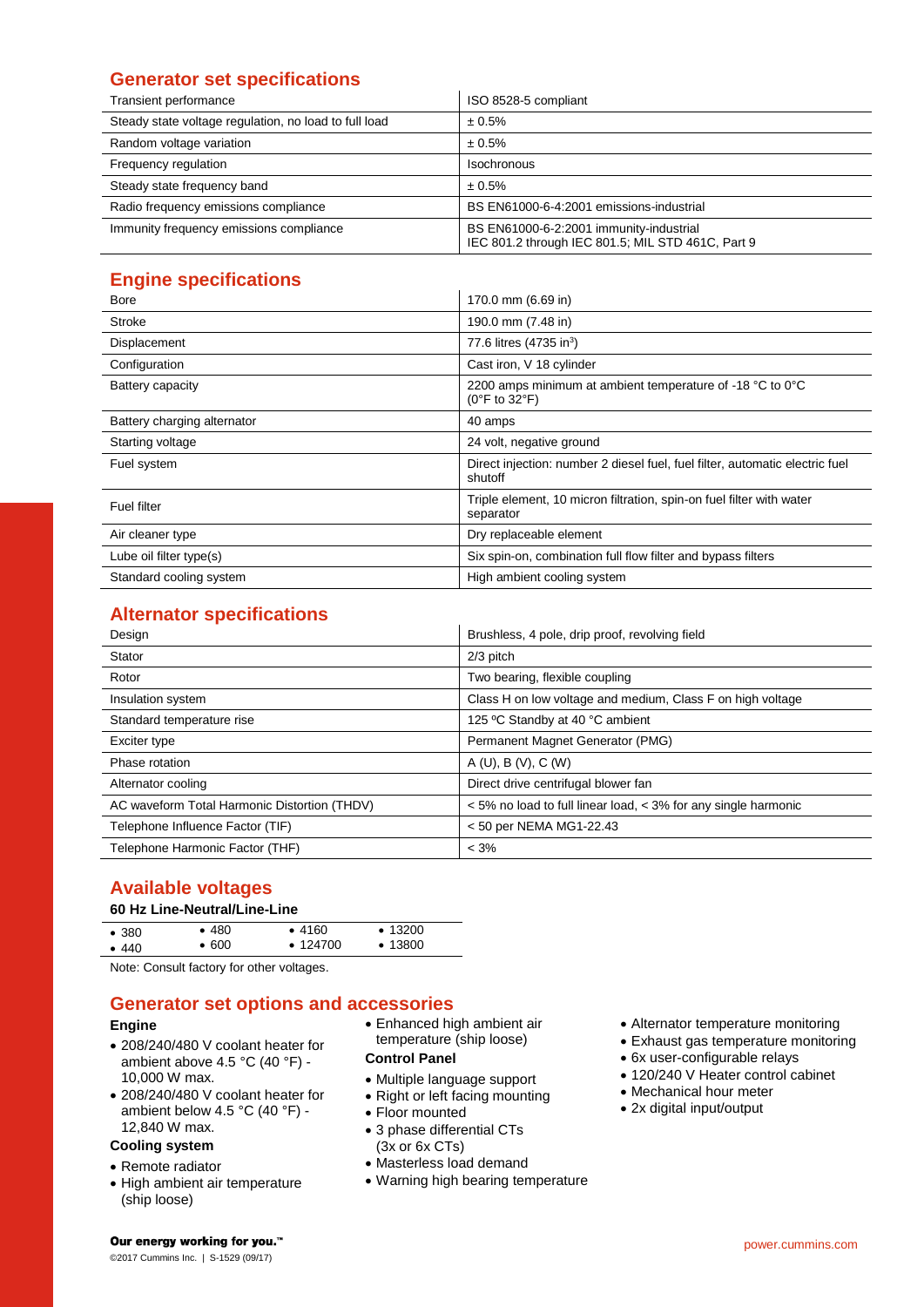## **Generator set options and accessories (continued)**

#### **Exhaust system**

- Residential grade exhaust silencer
- Critical grade exhaust silencer

## **Generator set**

- Battery
- Battery rack with hold-down floor standing
- PowerCommand network
- Remote annunciator panel
- Vibration isolators
- 2 year warranty
- 5 year warranty
- 
- 10 year major components warranty

## **Alternator**

- 80 °C rise
- $\bullet$  105 °C rise
- $\bullet$  125 °C rise
- $\bullet$  150 °C rise
- 120/240 V 300 W anti-condensation heater
- Temperature sensor RTDs, 2/phase
- Temperature sensor alternator bearing RTD
- Differential current transformers

Note: Some options may not be available on all models - consult factory for availability.

# **PowerCommand 3.3 – control system**



The PowerCommand control system is an integrated microprocessor based generator set control system providing voltage regulation, engine protection, alternator protection, operator interface and isochronous governing.

**AmpSentry** – Includes integral AmpSentry protection, which provides a full range of alternator protection functions that are matched to the alternator provided.

**Power management** – Control function provides battery monitoring and testing features and smart starting control system.

**Advanced control methodology** – Three phase sensing, full wave rectified voltage regulation, with a PWM output for stable operation with all load types.

**Communications interface** – Control comes standard with PCCNet and Modbus interface.

**Regulation compliant** – Prototype tested: UL, CSA and CE compliant.

**Service** - InPower™ PC-based service tool available for detailed diagnostics, setup, data logging and fault simulation.

**Reliable design** – The control system is designed for reliable operation in harsh environment.

## **Multi-language support**

## **Operator panel features**

Operator panel features – The operator panel, in addition to the alternator, displays the Utility/AC bus data.

#### **Operator/display functions**

- 320 x 240 pixels graphic LED backlight LCD
- Auto, manual, start, stop, fault reset and lamp test/panel lamp switches
- Alpha-numeric display with pushbuttons
- LED lamps indicating genset running, remote start, not in auto, common shutdown, common warning, manual run mode, auto mode and stop

#### **Paralleling control functions**

- Digital frequency synchronization and voltage matching
- Isochronous kW and kVar load sharing controls
- Droop kW and kVar control
- Sync check
- Extended Paralleling (baseload/peak shave)
- Digital power transfer control (AMF) provides load transfer operation in open or closed transition or soft (ramping) transfer mode

#### **Alternator data**

- Line-to-Neutral and Line-to-Line AC volts
- 3-phase AC current
- Frequency
- kW, kVar, power factor kVA (three phase and total)
- **Engine data**
- DC voltage
- Engine speed
- Lube oil pressure and temperature
- Coolant temperature
- Comprehensive FAE data (where applicable)

#### **Other data**

- Genset model data
- Start attempts, starts, running hours, kW hours
- Load profile (operating hours at % load in 5% increments)
- Fault history
- Data logging and fault simulation (requires InPower)

## **Standard control functions**

#### **Digital governing (optional)**

- Integrated digital electronic isochronous governor
- Temperature dynamic governing

#### **Digital voltage regulation**

- Integrated digital electronic voltage regulator
- 3-phase, 4-wire Line-to-Line sensing
- Configurable torque matching

#### **AmpSentry AC protection**

- AmpSentry protective relay
- Over current and short circuit shutdown
- Over current warning
- Single and three phase fault regulation
- Over and under voltage shutdown
- Over and under frequency shutdown
- Overload warning with alarm contact
- Reverse power and reverse Var shutdown
- Field overload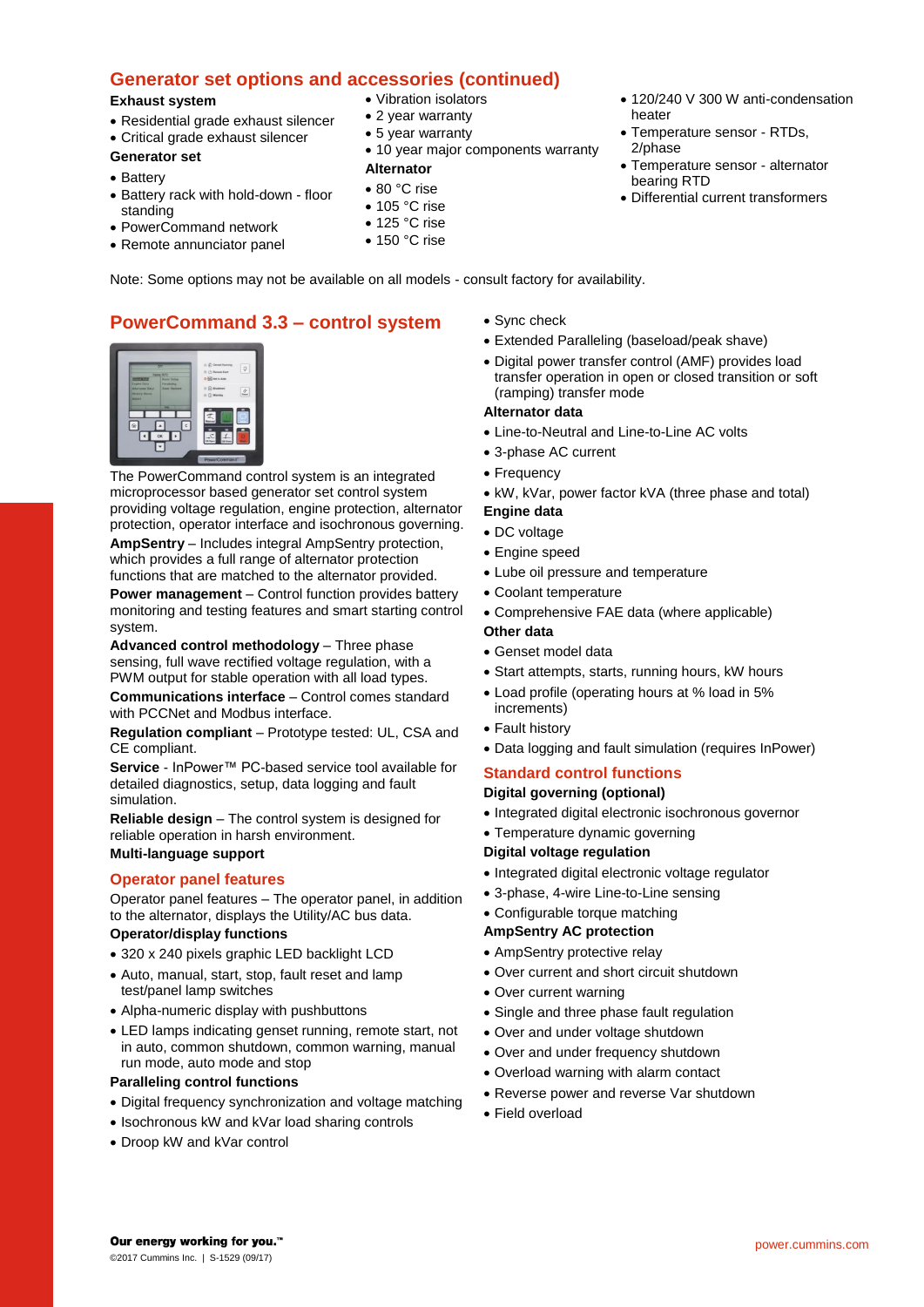#### **Standard control functions (continued) Engine protection**

- Battery voltage monitoring, protection and testing
- Overspeed shutdown
- Low oil pressure warning and shutdown
- High coolant temperature warning and shutdown
- Low coolant level warning or shutdown
- Low coolant temperature warning
- Fail to start (overcrank) shutdown
- Fail to crank shutdown
- Cranking lockout
- Sensor failure indication
- Low fuel level warning or shutdown

# **Ratings definitions**

#### **Emergency Standby Power (ESP)**:

Applicable for supplying power to varying electrical loads for the duration of power interruption of a reliable utility source. Emergency Standby Power (ESP) is in accordance with ISO 8528. Fuel Stop power in accordance with ISO 3046, AS 2789, DIN 6271 and BS 5514.

#### **Limited-Time Running Power (LTP)**:

Applicable for supplying power to a constant electrical load for limited hours. Limited-Time Running Power (LTP) is in accordance with ISO 8528.

#### **Prime Power (PRP)**:

Applicable for supplying power to varying electrical loads for unlimited hours. Prime Power (PRP) is in accordance with ISO 8528. Ten percent overload capability is available in accordance with ISO 3046, AS 2789, DIN 6271 and BS 5514.

#### **Base Load (Continuous) Power (COP)**:

Applicable for supplying power continuously to a constant electrical load for unlimited hours. Continuous Power (COP) in accordance with ISO 8528, ISO 3046, AS 2789, DIN 6271 and BS 5514.

Fuel-in-rupture-basin warning or shutdown

Full authority electronic engine protection

## **Control functions**

- Time delay start and cool down
- Real time clock for fault and event time stamping
- Exerciser clock and time of day start/stop
- Data logging
- Cycle cranking
- Load shed
- Configurable inputs and outputs (4)
- Remote emergency stop

## **Options**

Auxiliary output relays (2)



This outline drawing is for reference only. See respective model data sheet for specific model outline drawing number.

#### **Do not use for installation design**

| Model       | Dim "A"    | Dim "B"      | Dim "C"      | Set weight*   | Set weight*   |
|-------------|------------|--------------|--------------|---------------|---------------|
|             | mm (in.)   | mm (in.)     | $mm$ (in.)   | dry kg (lbs)  | wet kg (lbs)  |
| <b>DQLC</b> | 7138 (281) | 2750 (108.3) | 3387 (133.3) | 23313 (51289) | 24090 (53109) |

\*Note: Weights represent a set with standard features. See outline drawings for weights of other configurations.